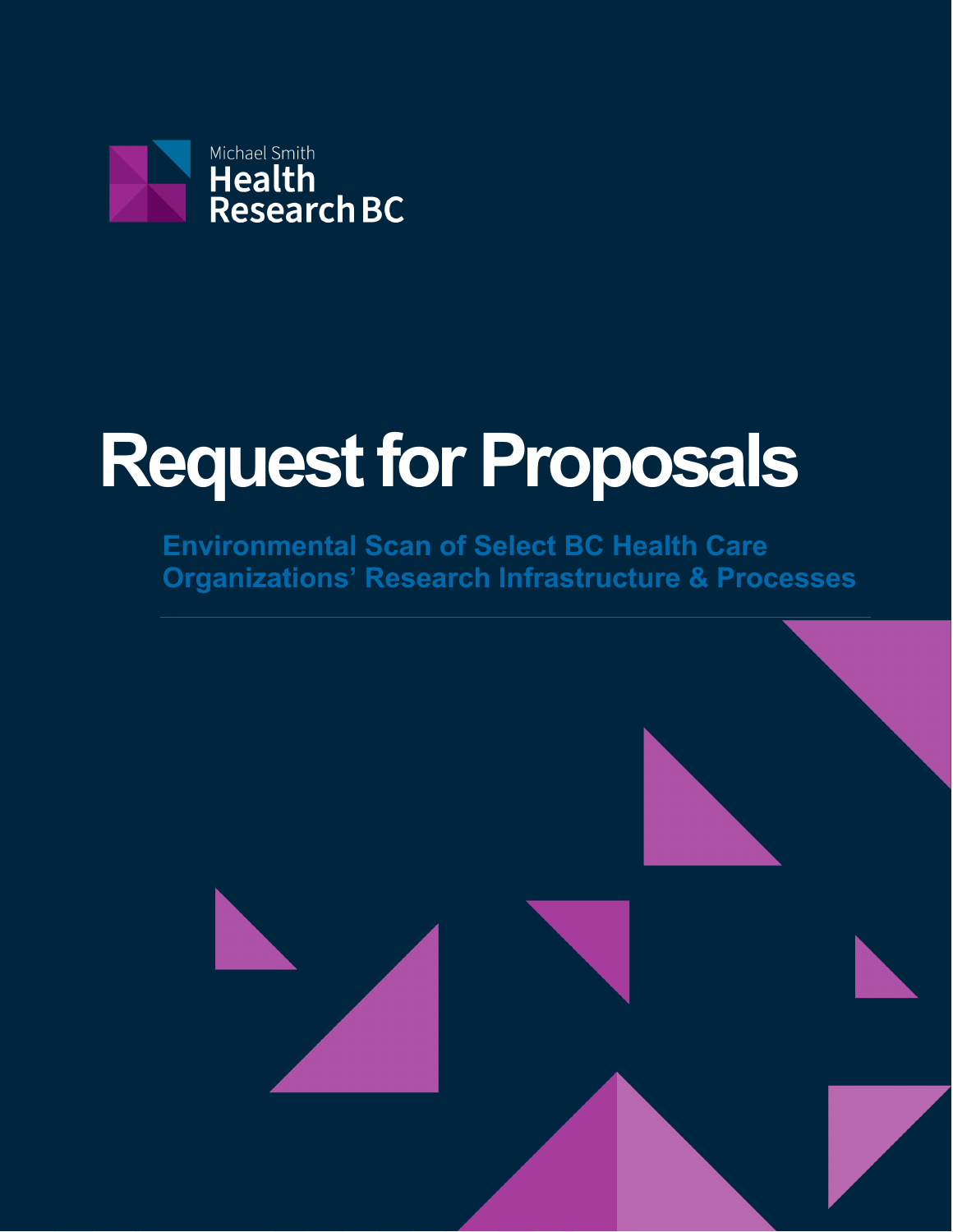

# **Request for Proposals**

# **Environmental Scan of Select BC Health Care Organizations' Research Infrastructure & Processes**

Closing time and date: 5:00pm. March 18, 2022

Proposals must be received via email to Genevieve Creighton Manager, Knowledge Translation gcreighton@healthresearchbc.ca by [5:00pm, March 18<sup>th</sup>, 2022]

Issue date: February 28, 2022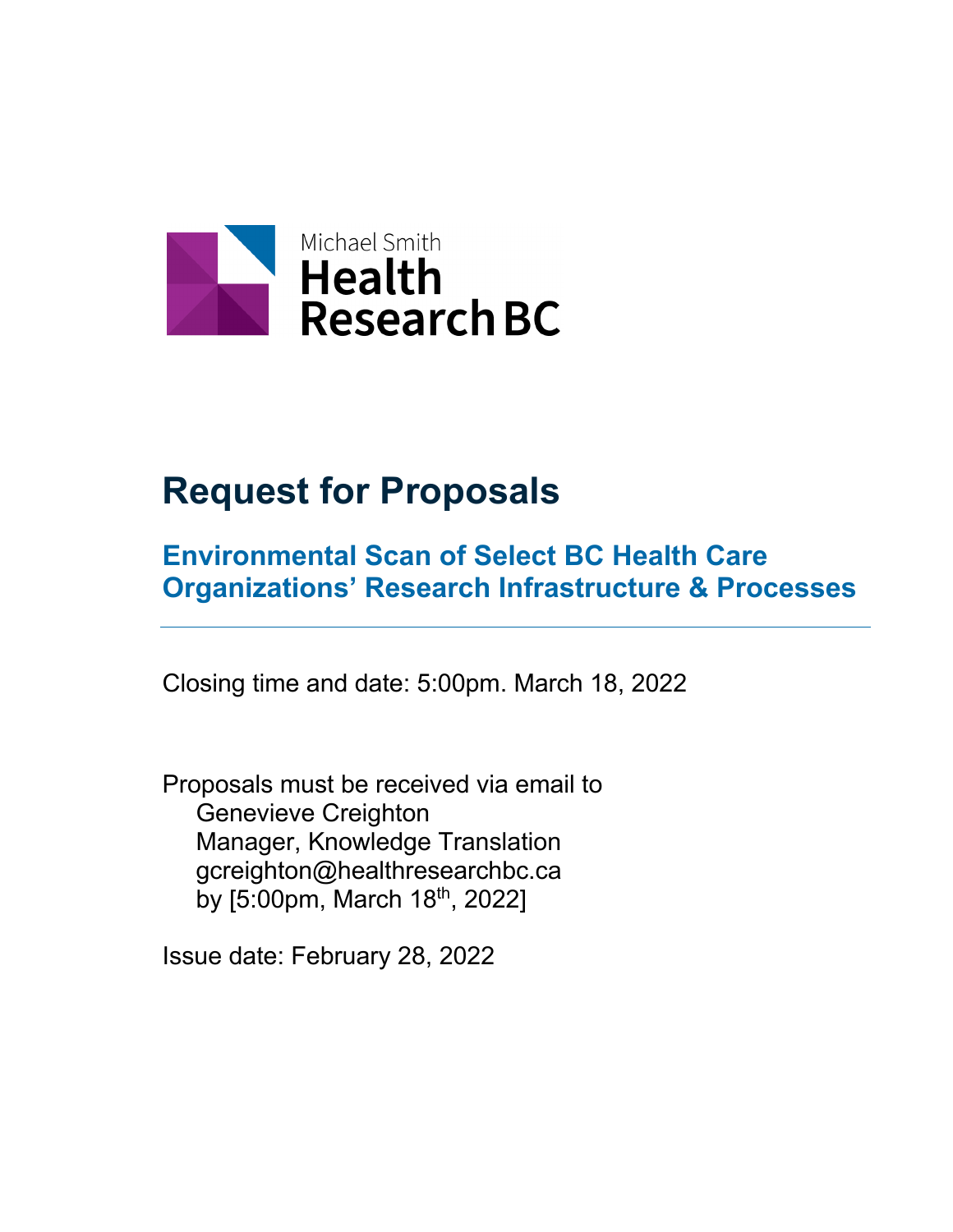# **Table of Contents**

| 1. |                                                             |    |
|----|-------------------------------------------------------------|----|
|    | 1.1.                                                        |    |
|    | 1.2.                                                        |    |
|    |                                                             |    |
|    |                                                             |    |
|    |                                                             |    |
| 2. |                                                             |    |
|    | 2.1.                                                        |    |
|    | 2.2.                                                        |    |
|    | 2.3.                                                        |    |
|    |                                                             |    |
| 3. |                                                             |    |
|    | 3.1.                                                        |    |
|    | 3.2.                                                        |    |
|    | 3.2.1. Experience and Qualifications of Key Team Members  8 |    |
|    |                                                             |    |
|    | 3.3.                                                        |    |
|    | 3.4.                                                        |    |
|    | 3.5.                                                        |    |
|    | 3.6                                                         |    |
|    |                                                             |    |
|    |                                                             |    |
|    | 3.7                                                         |    |
|    |                                                             |    |
|    |                                                             |    |
| 4. |                                                             | 10 |
|    | 4.1.                                                        |    |
|    | 4.2.                                                        |    |
|    |                                                             |    |
|    | 4.3.                                                        |    |
|    |                                                             |    |
|    | 4.4.                                                        |    |
| 5. |                                                             |    |
|    | 5.1.                                                        |    |
|    | 5.2.                                                        |    |
|    | 5.3.                                                        |    |
|    | 5.4.<br>5.5.                                                |    |
|    | 5.6.                                                        |    |
|    |                                                             |    |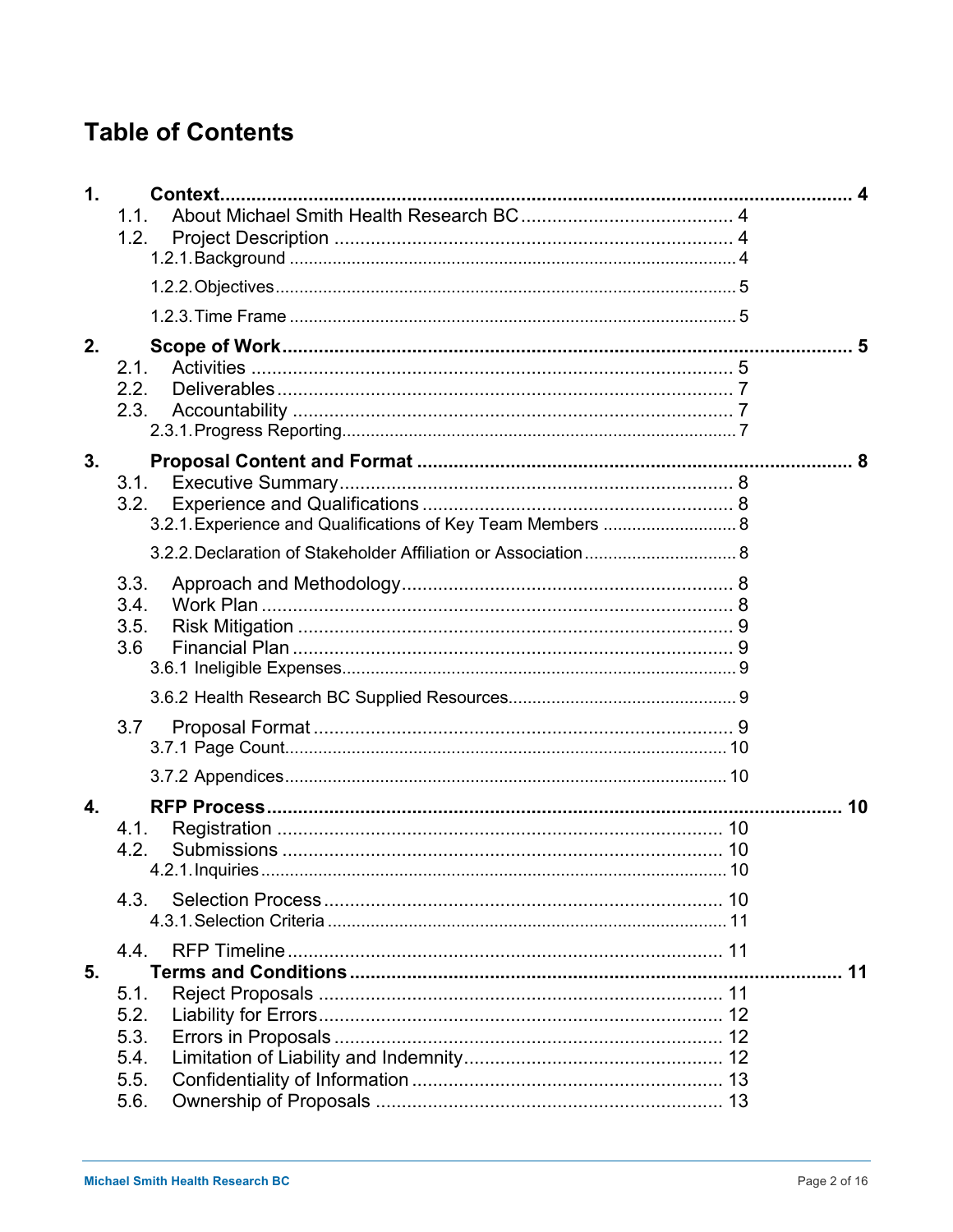| 5.7. |    |
|------|----|
| 5.8. |    |
| 5.9. |    |
|      |    |
|      |    |
|      |    |
|      |    |
|      |    |
|      |    |
|      |    |
|      |    |
|      | 16 |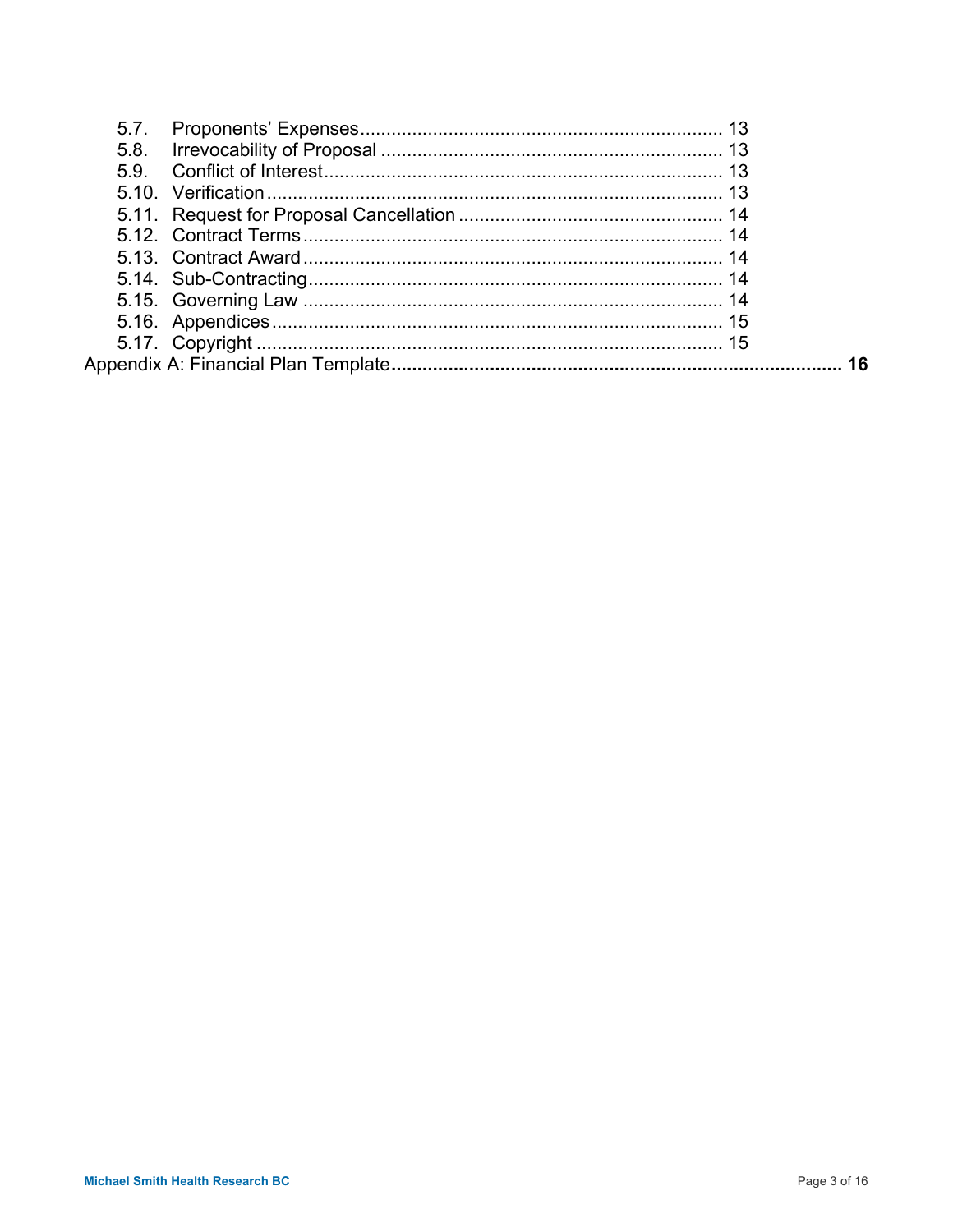# **1. Context**

# **1.1. About Michael Smith Health Research BC**

Michael Smith Health Research BC (Health Research BC), launched in October 2021, is a new provincial organization formed from the consolidation of the BC Academic Health Science Network (BC AHSN) and Michael Smith Foundation for Health Research (MSFHR). Our purpose is to strengthen BC's health research system by supporting the people, institutions and activities that generate and use research-based knowledge to promote, restore and maintain the health of British Columbians.

Our ambition is to inspire and connect curious, creative, and passionate minds to drive discovery and innovation in health research. We are driven by the belief that health-related decision making should be informed by high quality research that is produced and used in an equitable, diverse and inclusive research system.

Health Research BC has a long history of fostering research capacity within regional health authorities through funding and other resource support and through its support of BC's provincial component (BC SUPPORT Unit) of the national Strategy for Patient-Oriented Research (SPOR).

# **1.2. Project Description**

Health Research BC invites proposals from organizations and/or individuals with demonstrated experience and sector knowledge, to undertake an environmental scan of select regional health care organizations' research infrastructure and capacity in British Columbia.

#### **1.2.1. Background**

Learning health systems aim to create a culture wherein new knowledge is created and captured as part of the care delivery process and experience. As part of this culture, research initiatives create knowledge for use in the healthcare system. As highlighted by the COVID-19 pandemic, without embedded research capacity within health care organizations', researchers embedded in health systems, face complex, time-consuming barriers to conducting research in the health system limiting the ability to readily adapt and respond to new priorities for knowledge generation. Barriers include navigating the ethics, privacy, and policy landscape and competing with other health system priorities. Skilled individuals with both research and health systems knowledge are integral to creating the circumstances for high quality research to occur as a partnership between researchers and the health system, and to provide mechanisms to link research knowledge with care providers and patients.

Research staff embedded in regional health care organizations across the province have a range of expertise such as research coordination and facilitation, research/health policy, data access and research administration. Research department staff work with academic researchers, and health authority leaders, and care providers to build partnerships and cultivate research culture within the health system. These partnerships are foundational to supporting access to the health system for researchers by providing crucial contextual information to craft appropriate and feasible study implementation plans, facilitate operational approvals and increase translation and mobilization of research findings into care. Further, such partnerships help ensure that research brought into the system is in alignment with health authority priorities and needs. On the health system side of the partnership, research department staff support leaders to understand the process of research and its potential use in practice.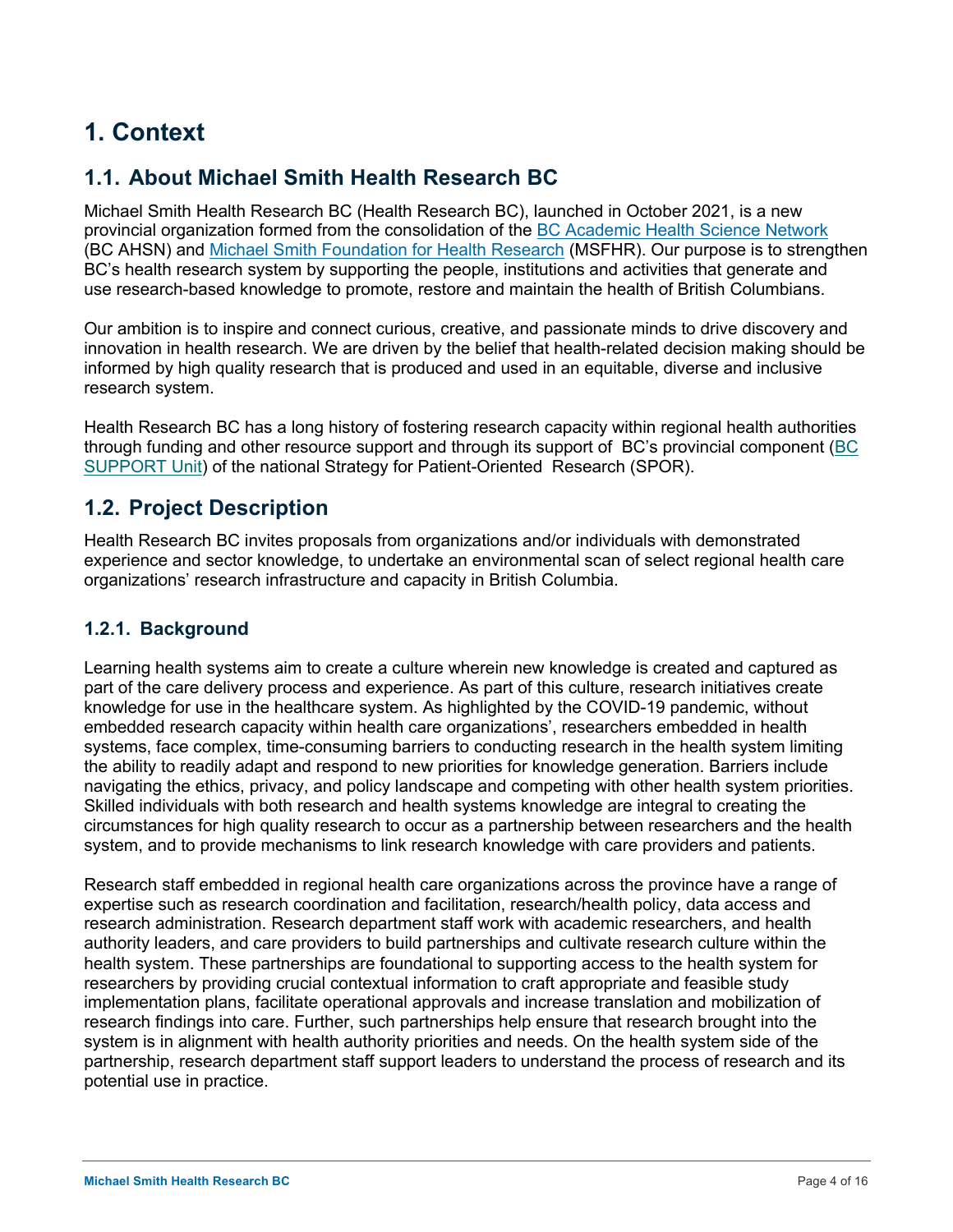This relational work is a key source of propulsion for knowledge mobilization within the health sector. The relationships between research departments, researchers and the health system have been cultivated over time and are leveraged to support navigation activities within a complex, dynamic system that is orientated to health authority priorities. Without key embedded and sustainable infrastructure in place, implementing research in any health system is extremely difficult to accomplish.

#### **1.2.2. Objectives**

We seek an external organization or individual to undertake an environmental scan of current research infrastructure and capacity the following BC Health care organizations' inclusive of but not limited to: Fraser Health, Interior Health, Island Health, Northern Health, Vancouver Coastal Health, Providence Health.

We have 4 broad objectives for this environmental scan:

- Obtain detailed information about the structure and positioning of research departments within selected health care organizations.
- Understand the research services and supports provided for internal and external stakeholders related to each Health Authority's research development and use, operations, and conduct
- Identify where research infrastructure in the health care organizations' is being used to support learning health system activities that are not specifically research (for example, quality improvement and evaluation).
- Identify opportunities for supporting and sustaining research capacity within health care organizations.

#### **1.2.3. Time Frame**

The project time frame is 9-months May 1, 2022- January 31, 2023. This time frame is firm.

# **2. Scope of Work**

#### **2.1. Activities**

To undertake an environmental scan of current research infrastructure and capacity in select BC Health care organizations included but not limited to: Fraser Health, Interior Health, Island Health, Northern Health, Vancouver Coastal Health, and Providence Health [Note: The potential for a follow-up environmental scan of health system organizations beyond those included in phases 1 and 2 will be informed by the findings of the current RFP].

The scan will be conducted in two phases:

#### **Phase 1: Inception stage (2 months)**

A limited number of key informant interviews of stakeholders will be conducted to determine, (1) what data are available within each health authority to address the focused areas of the environmental scan as outlined below in phase 2, and (2) the length of time needed to access this data from each health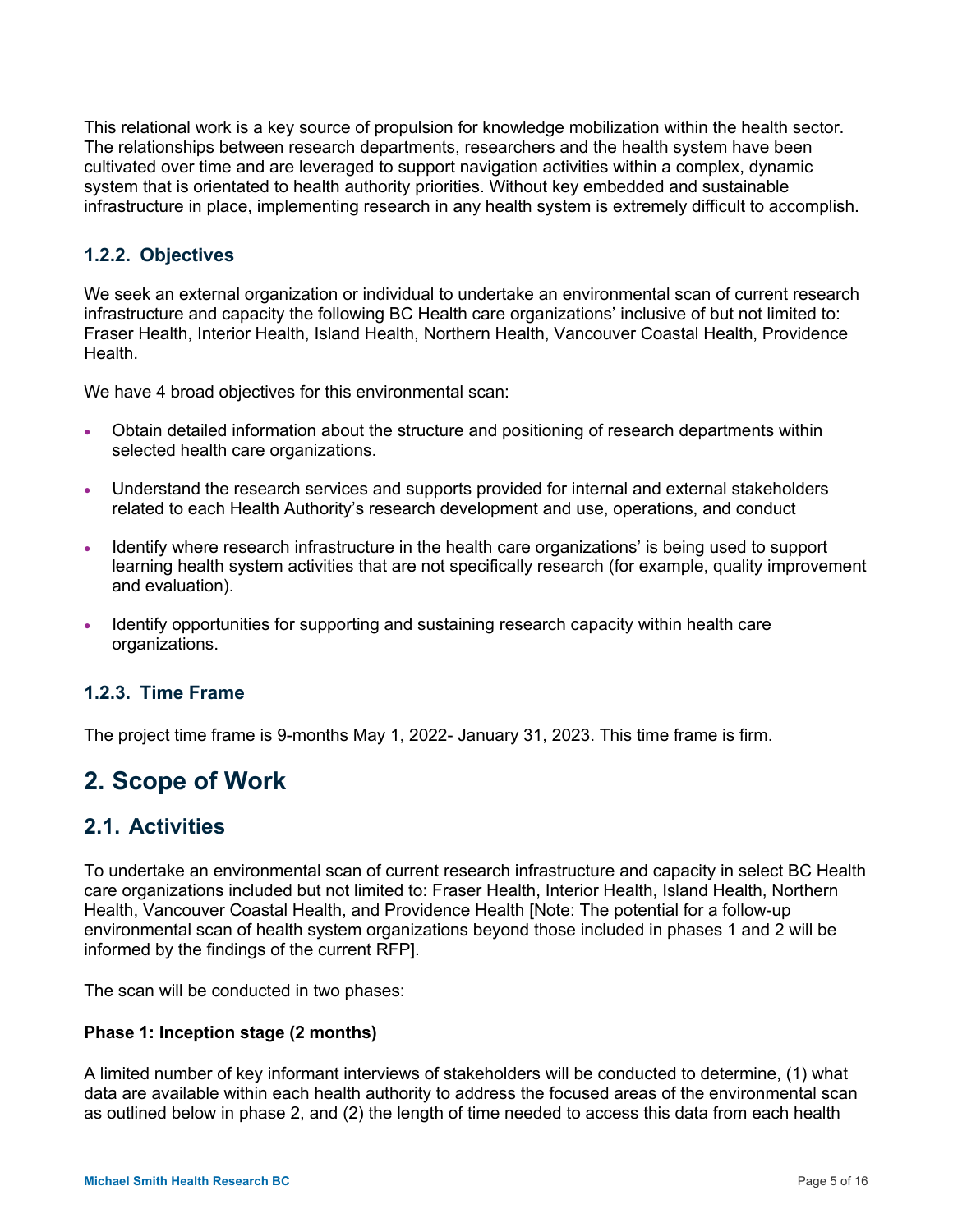authority. The purpose of the inception stage is to inform and develop the environmental scan protocol including the method for defining, collecting, and synthesizing that will be implemented in phase 2.

#### **Phase 2: Environmental scan (7 months)**

This phase involves the implementation of the environmental scan protocol developed in Phase I. Focus areas of the scan should include the following, which will be verified with the successful proponent:

#### • **Research department organizational structure**

- § Organizational structure and positioning within the health authority.
- § Relationship with health authority leadership and decision-making processes.
- Relationship with other research institutes.
- Relationship with other organizational departments focused on quality improvement and evaluation services.

#### • **Research department operations**

- Staffing model (e.g., roles, titles, FTEs).
- § Funding model (e.g., overhead policy, RSF agreements, ability to hold CIHR funding).
- Services and supports provided (e.g., grant facilitation, contract negotiation, regulatory compliance consultation (including privacy), education and training, research finance management and reporting) biostatistics, knowledge translation, activities tied to quality improvement, etc.).
- Internal and external stakeholders (e.g., capacity to support local primary care research, capacity to support local public health research, capacity to support hospital-based clinical research).

#### • **Clinical research supported**

- Past and current supported research activities.
- § Types of research supported (e.g., clinical trials, registry-based research).
- Clinical trials supported, clinical trial sites in each region and therapeutic areas.
- Capacity to support local clinical trials as Sponsors as per GCP Sponsor requirements.
- Focus of research supported (e.g., primary care research, public health research, hospitalbased clinical research).

#### • **Quality management systems for research**

- What is the status of the organization's Quality Management System for research?
- How is the development and maintenance of the Quality Management System for Research resourced?
- Is the organization resourced to conduct internal audits for compliance to applicable regulations and guidelines for clinical research?

#### • **Research ethics boards**

- § Structure including FTEs and positioning of research ethics boards within the health authority.
- Funding support.
- § Approval processes and timelines.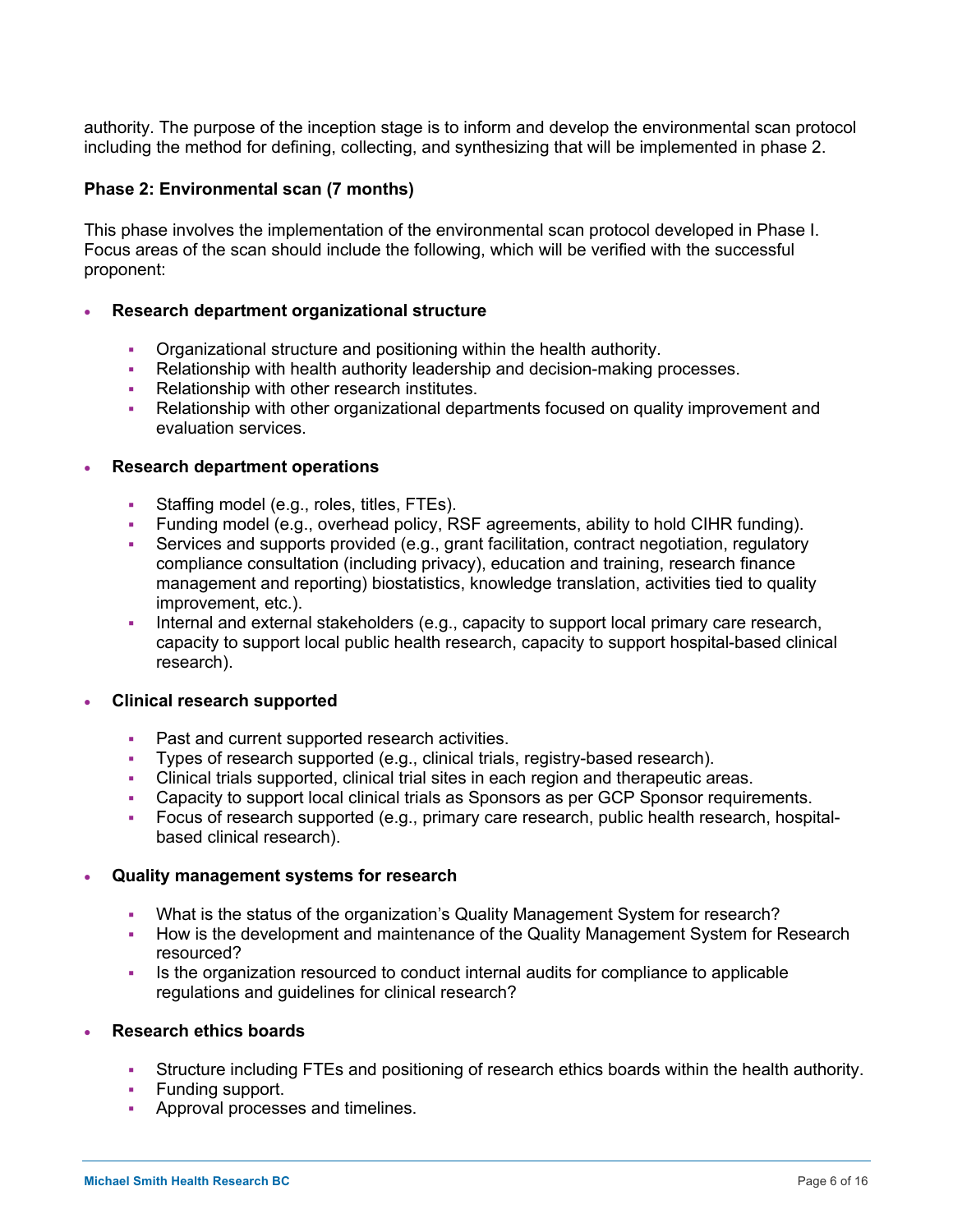- **Lab, pharmacy, imaging, medical and surgical daycare and other clinical areas**
	- § Staffing model including FTEs and funding sources.
	- Research services provided.
	- § Capacity, challenges and outcomes.
- **Information management resources** 
	- § Research data access request pathway.
	- Data stewardship processes.
	- Resources in Data Warehouse to support research.
	- § Volume of research studies needing Data Warehouse resources support.
	- § Research data access timelines.
	- § Costs for access to data for research.

## **2.2. Deliverables**

The following must be produced by the contractor for review and approval by a Steering Committee of key stakeholders convened by Health Research BC.

| <b>Deliverables</b>                                                                                                                                                                                                                      | <b>Time period</b>     |  |
|------------------------------------------------------------------------------------------------------------------------------------------------------------------------------------------------------------------------------------------|------------------------|--|
| 1. Phase 1 Inception stage report summarizing findings of<br>select key health authority informants.<br>2. Phase 2 environmental scan protocol. Includes the review,<br>revision and finalization of the environmental scan<br>protocol. | Not to exceed 2 months |  |
| 3. Phase 2 Implementation of environmental scan protocol<br>i.e., data collection and analysis for environmental scan.                                                                                                                   | Not to exceed 5 months |  |
| 4. Final report summarizing methods, key findings, and<br>results. The report should feature analysis at the provincial<br>level as well as data that is disaggregated at the health<br>authority level                                  | Not to exceed 2 months |  |

#### **2.3. Accountability**

Genevieve Creighton, Manager, Knowledge Translation, Health Research BC will be the primary contact person for this contract (gcreighton@healthresearchbc.ca).

#### **2.3.1. Progress Reporting**

Project management will entail monthly written progress reports and virtual monthly meetings with a steering committee comprising representatives from Health Research BC, and knowledge users. The progress reports should include a dashboard summary of the status of the key deliverables, a brief progress summary and a list of any identified issues/concerns that will impact the timely completion of the deliverables as well as appropriate mitigation strategies.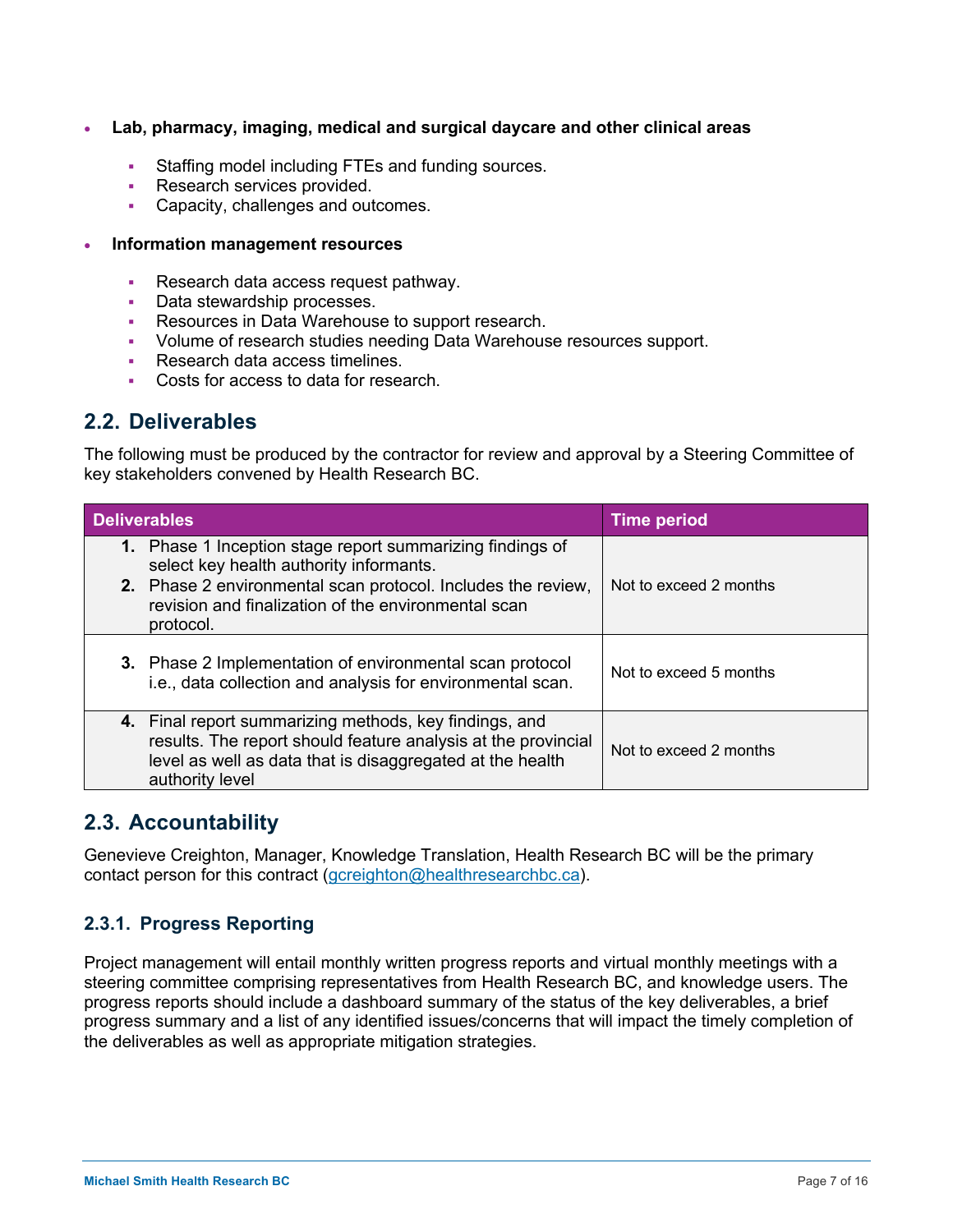# **3. Proposal Content and Format**

# **3.1. Executive Summary**

Describe the Proponent's understanding of the desired results (please do not copy and paste from previous sections of this RFP). Note any challenges and opportunities that may exist and state the Proponent's value proposition.

# **3.2. Experience and Qualifications**

#### **3.2.1. Experience and Qualifications of Key Team Members**

Identify the lead and the key team members, including any from specialized sub-consultants. For each, describe their role, capability and availability for this project. Provide a profile for the lead and key team members.

This section should include:

- a. Demonstrated experience with completed projects of a similar size and complexity.
- b. Demonstrated experience undertaking environmental scans, syntheses, and other knowledge products for a variety of stakeholders.
- c. Demonstrated ability to engage all research stakeholders in the process.
- d. Demonstrated knowledge and familiarity of the BC healthcare system, more in-depth for regional health care organizations
- e. Demonstrated knowledge and familiarity of the BC health research system, more in depth of regional health care organizations.
- f. References (up to 3) for work completed are requested.

#### **3.2.2. Declaration of Stakeholder Affiliation or Association**

Identify any previous, active or anticipated relationships between the Proponent and BC AHSN, MSFHR, or Health Research BC and also between the Proponent and any external stakeholder specified in Section 2.3.

# **3.3. Approach and Methodology**

Describe the tailored approach and methodology that will be utilized to achieve the desired results. This should include:

- a. Specify a plan to engage health authority research departments and other key stakeholders (e.g. patients, clinicians, researchers, policy makers) in phases 1 and 2 of the process.
- b. Identify previous or similar work undertaken on this topic.
- c. Identify proposed methods to capture and analyze information.
- d. Identify an approach to synthesize information and provide meaningful insights.

# **3.4. Work Plan**

Based on your Approach, provide a work breakdown and target schedule, including a breakdown of major tasks, delivery dates (milestones), and expected level of effort (i.e., proportion of time) required by the individual team members in sufficient detail to, (1) allow a complete understanding of how and by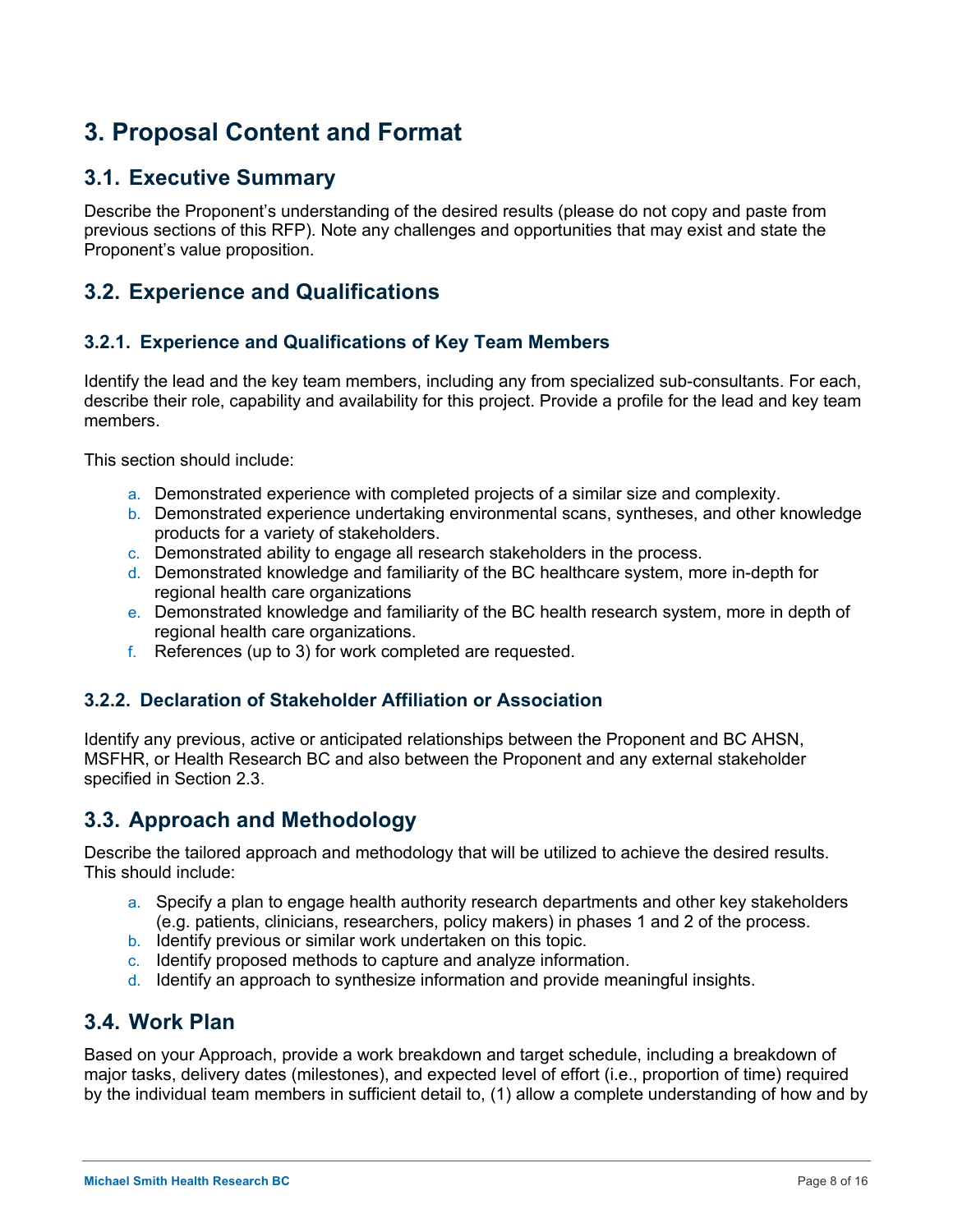whom the work will be carried out, and (2) to demonstrate sufficient availability of individual team members throughout the course of the work to ensure its successful completion.

# **3.5. Risk Mitigation**

Specify a reasonable analysis of significant risks to the project's development and implementation, and the mitigation strategies to address them. Include per risk the probability of occurrence (H/M/L), severity of damage (H/M/L) and mitigation strategy.

# **3.6 Financial Plan**

Based upon your Work Plan, provide professional fees and expenses as well as a proposed payment schedule. A Financial Plan template has been provided as Appendix A. Identify the anticipated cost of undertaking:

- Phase 1: the inception stage (*not to exceed \$50,000)*
- Phase 2: the environmental scan (*not to exceed \$100,000*).

#### **3.6.1 Ineligible Expenses**

The following expenses will be ineligible and should not be included.

- Rent of office premises and other related overheads (e.g. utilities).
- Capital expenses (e.g. office equipment, computer equipment and associated software).
- Travel and accommodation expenses in excess of rates approved by Health Research BC according to the terms of its current Travel Policy.

#### **3.6.2 Health Research BC Supplied Resources**

Health Research BC reserves the right to supply certain services or supports where direct supply of such services can be arranged by Health Research BC at a lower cost than that proposed by the Proponent. Examples include the costs of printing, photocopying services, long distance, travel, etc.

# **3.7 Proposal Format**

To be eligible for review, all applications must adhere to the instructions for presentation and content, and must use the numbering system provided. Except for the appendices, applications must be presented as follows:

- All materials, except appendices, must be a minimum 11-point size, Calibri or Arial (regular), single spaced, on one side of a letter-sized (21.25 x 27.5 cm / 8.5" x 11") page, with a one-inch margin on all sides of the page.
- All pages should be consecutively numbered.
- All print must be black, of letter quality and easy to read.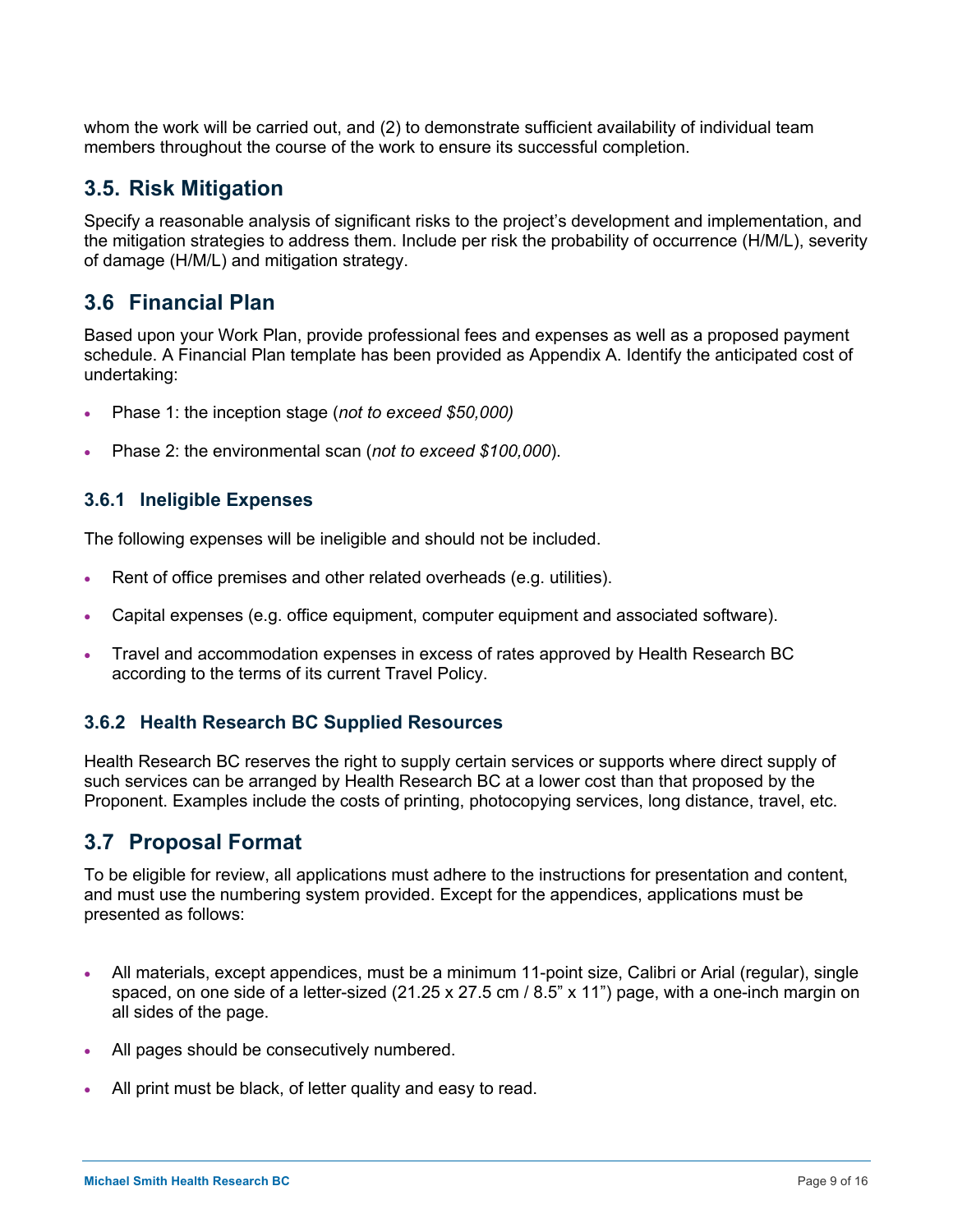• A header with the RFP name on the top left-hand corner, and footer with the page number on the lower right-hand corner of each page.

#### **3.7.1 Page Count**

Full proposals for this RFP must not exceed 15 pages, not including the cover letter, letters of reference or appendices. Additional pages beyond the maximum will be removed and shredded by Health Research BC prior to review processing.

#### **3.7.2 Appendices**

References and charts, tables, diagrams or other materials to support the full proposals may be attached as appendices. In total, appendices must not exceed 8 pages, excluding the table of contents.

# **4. RFP Process**

The following are the conditions under which responses will be accepted from Proponents. In summary, interested parties are requested to first register as Proponents, to ensure that all relevant information is made available prior to the closing date.

# **4.1. Registration**

Any individual or organization wishing to respond should confirm in writing their intention to submit a proposal by email at **gcreighton@healthresearchbc.ca** by **March 4, 2022.** Health Research BC will confirm receipt and the individual's/organizations' status as Proponents. Those who register are under no obligation to submit. However, only registered Proponents will receive additional communications relating to RFP inquiries and answers.

#### **4.2. Submissions**

Proposals should be submitted by email to **gcreighton@healthresearchbc.ca** by **5 p.m. PST on March 18, 2022** with the subject line "Health Research BC environmental scan RFP". Proposals received after this time and date will not be considered. All received RFP submissions will receive a confirmation email within one business day. In addition, the proposal must include the signature of an authorized official of the Proponent.

#### **4.2.1. Inquiries**

All inquiries regarding this RFP are to be directed to **gcreighton@healthresearchbc.ca** by email no later than **March 7, 2022.** The inquiries and answers will be provided in writing to all registered Proponents by **March 11, 2022** without naming the source of the inquiries.

# **4.3. Selection Process**

The review comprises a two-step process. The first step is a triage review, which scores each submission against the proposal criteria outlined below. The top three submissions will be selected for the second review step, where proponents will give a 30-minute presentation (with 30 mins for questions) to a review panel comprised of relevant Health Research BC stakeholders.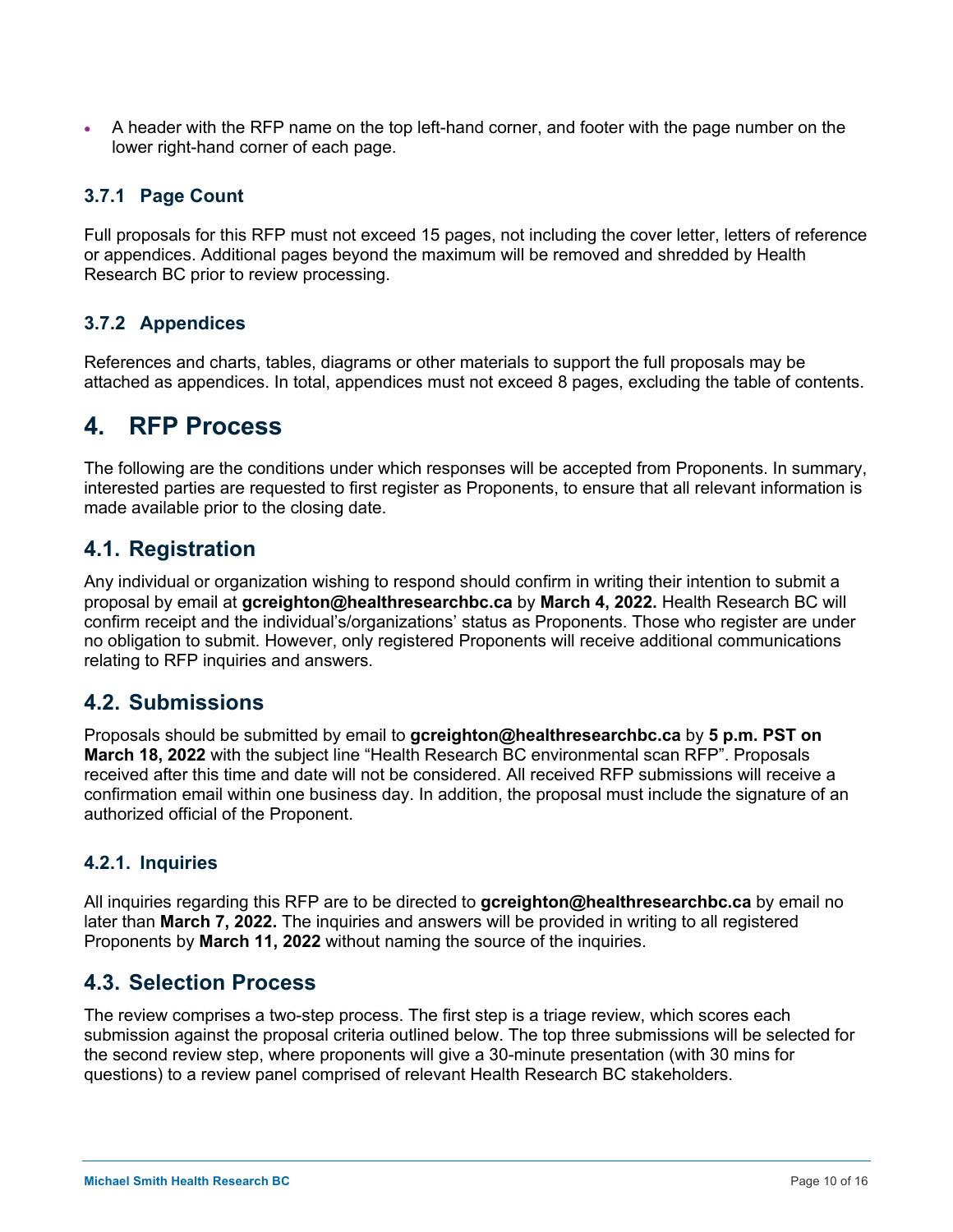## **4.3.1. Selection Criteria**

These criteria will be scored in relation to the available percentages as stipulated.

| <b>Criteria</b>                                                   | <b>Points</b> |
|-------------------------------------------------------------------|---------------|
| Experience and qualifications of the Proponent & Key Team Members | 20%           |
| Approach & Methodology                                            | 25%           |
| Quality of the work plan                                          | 25%           |
| <b>Risk Mitigation</b>                                            | 10%           |
| Financial plan                                                    | 20%           |

# **4.4. RFP Timeline**

The RFP timeline is summarized as follows.

| <b>Action</b>                                                                                                                       | <b>Target Date</b> |  |
|-------------------------------------------------------------------------------------------------------------------------------------|--------------------|--|
| <b>Release of RFP</b>                                                                                                               | Feb. 28, 2022      |  |
| Deadline of registration                                                                                                            | March 4, 2022      |  |
| Questions/Inquires                                                                                                                  | March 7, 2022      |  |
| Release of responses to inquiries                                                                                                   | March 11, 2022     |  |
| RFP closing date                                                                                                                    | March 18, 2022     |  |
| RFP triage process begins                                                                                                           | March 21, 2022     |  |
| All RFP submissions will be contacted by EOD                                                                                        | March 25 2022      |  |
| Top three selected proposals invited to give a 30-minute presentation<br>to a review panel (with an extra 30 minutes for questions) | April 8, 2022      |  |
| Successful proponent will be identified                                                                                             | April 15, 2022     |  |
| Contract awarded                                                                                                                    | April 27, 2022     |  |
| Project begins                                                                                                                      | May 1, 2022        |  |
| Final report to be submitted                                                                                                        | January 31, 2023   |  |

# **5. Terms and Conditions**

# **5.1. Reject Proposals**

Health Research BC may, in their absolute discretion, reject in whole or in part any and/or all proposals for any reason, or after considering factors considered relevant.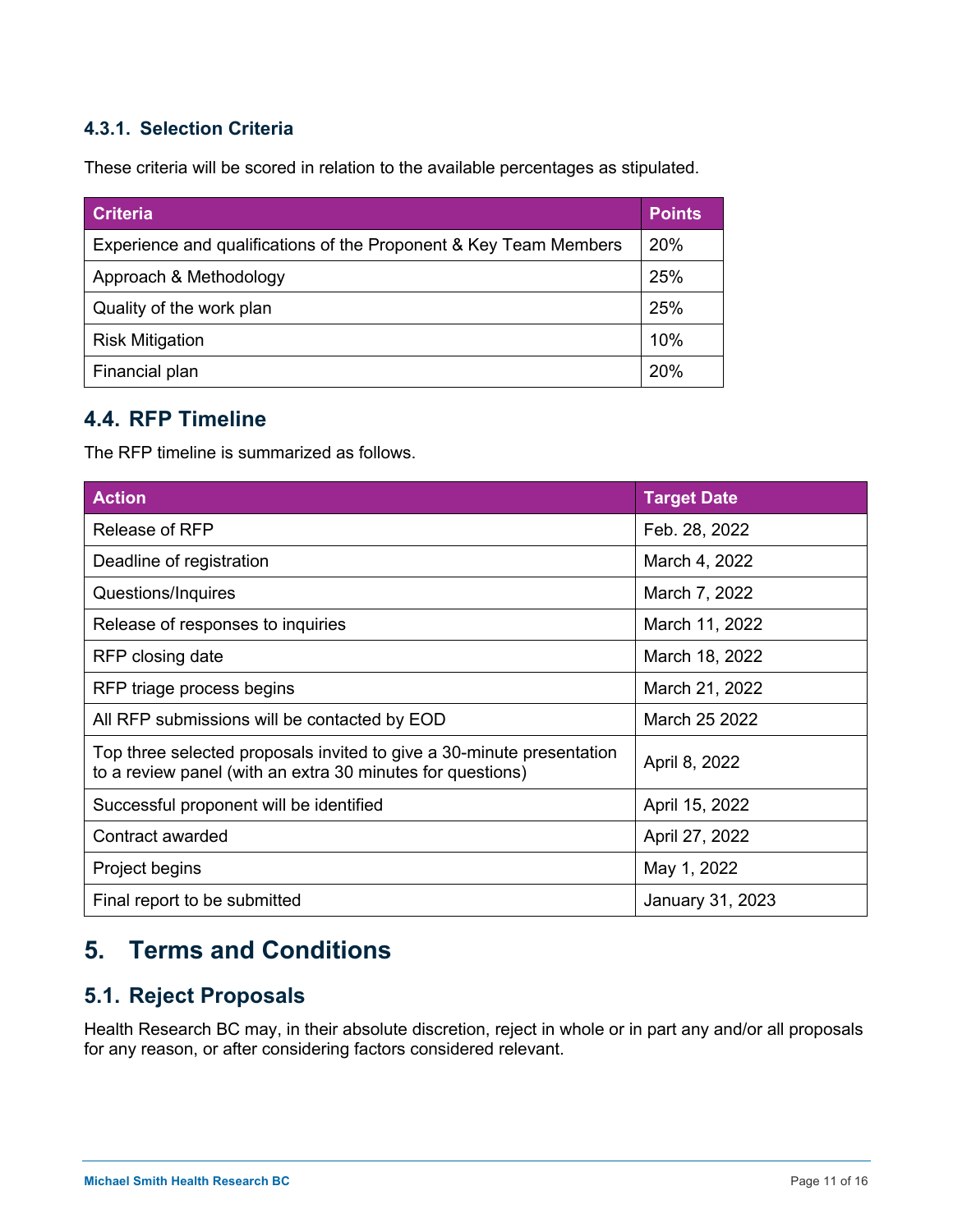# **5.2. Liability for Errors**

While Health Research BC has used considerable effort to ensure an accurate presentation of information in this RFP, the information contained in this RFP is supplied solely as a guideline for Proponents. The information is not guaranteed or warranted to be accurate by Health Research BC, nor is it necessarily comprehensive or exhaustive. Nothing in this RFP is intended to relieve Proponents from forming their own opinions and conclusions with respect to the matters addressed in this RFP.

# **5.3. Errors in Proposals**

The Proponent has the responsibility, at all times, to request any instruction, decision, or direction which may be required to prepare its proposal, or to notify the designated Health Research BC contact person in writing of any ambiguity, divergence, error, omission, oversight, or contradiction contained in its proposal as it is discovered.

Health Research BC reserves the right to request clarification of the contents of any proposal. Health Research BC may require Proponents to submit supplementary documentation clarifying any matters contained in their proposals and may seek the Proponent's acknowledgement of that interpretation. This is not an opportunity for the Proponent to submit new information modifying the proposal. Notwithstanding the foregoing, Health Research BC is not obliged to seek clarification of any aspect of a proposal.

# **5.4. Limitation of Liability and Indemnity**

Health Research BC will not be obligated or liable in any way whatsoever to a Proponent except where Health Research BC has awarded and entered into a written contract with that Proponent for the performance of the work contemplated by this RFP, and in which case that contract shall govern all such obligations and liabilities.

It is a fundamental condition of this RFP and the receipt and consideration of proposals by Health Research BC, that Health Research BC, and its respective employees, consultants and agents, will not and shall not under any circumstances, including without limitation whether pursuant to contract, tort, statutory duty, law, equity, any actual or implied duty of fairness, or otherwise, be responsible or liable for any costs, expenses, claims, losses, damages or liabilities (collectively and individually all of the foregoing referred to as "Claims") incurred or suffered by any Proponent or the Proponent's subcontractors as a result of or related to any one or more of the RFP, the preparation, negotiation, acceptance or rejection of any conforming or non-conforming proposal, the rejection of any Proponent, or the cancellation, suspension or termination of the RFP process, and by submitting a proposal each Proponent shall be conclusively deemed to waive and release Health Research BC and its employees, contractors, consultants and agents, from and against any and all such Claims.

Each Proponent shall indemnify and hold Health Research BC and its employees, contractors, consultants and agents, harmless from and against any and all Claims brought against them arising out of any act or omission of the Proponent, the Proponent's sub-contractors, or by third parties arising out of or relating to the Proponent's receipt of this RFP, or the preparation, submission and negotiation of any proposal submitted by the Proponent, where such third parties were directly or indirectly engaged by or through the Proponent in connection with any of the foregoing, or where personal injury, bodily damage or property damage is caused by the negligent acts or omissions of the Proponent. Such indemnification shall survive completion of the goods or services provided under the contract and the termination of the contract.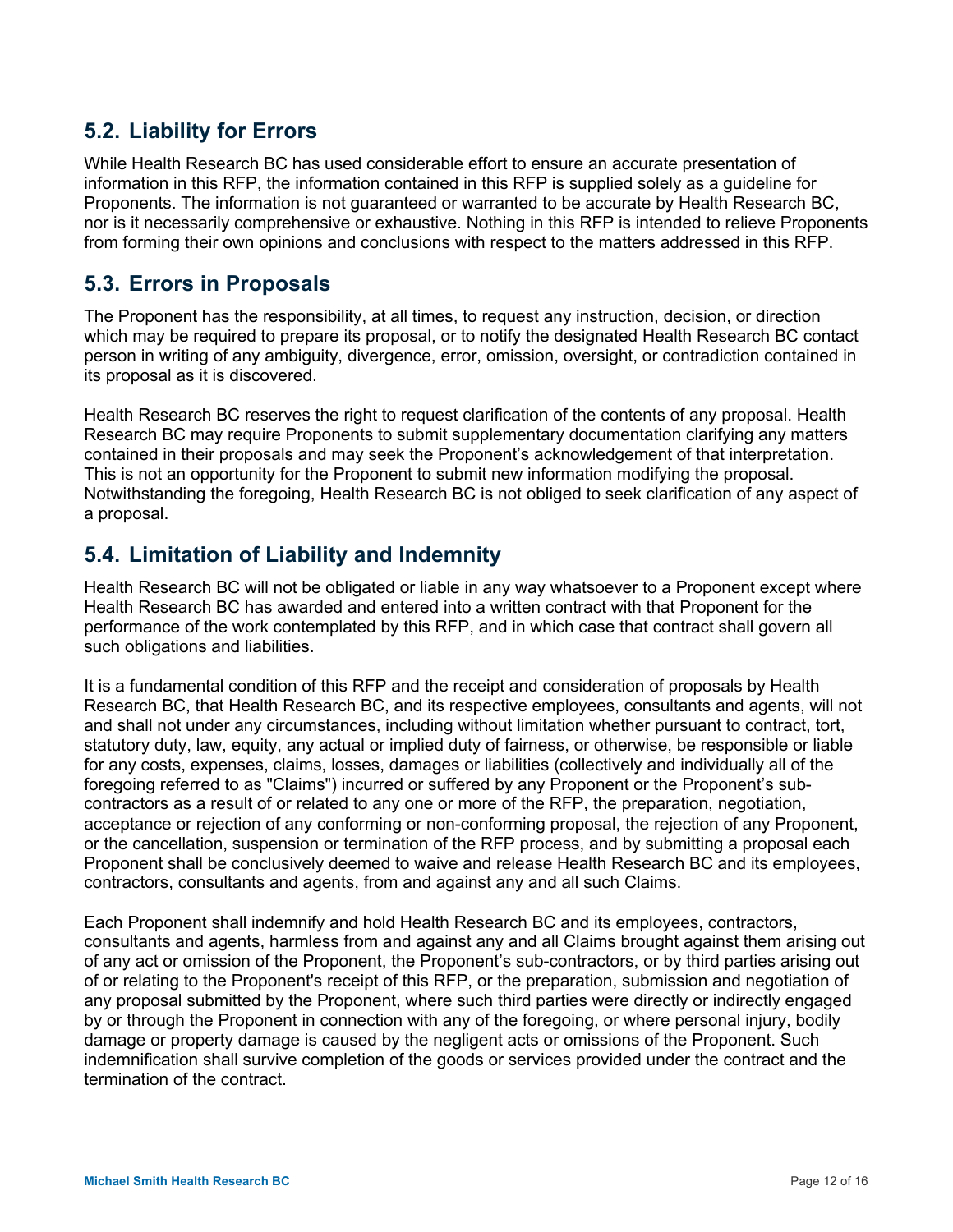# **5.5. Confidentiality of Information**

This document, or any portion thereof, may not be used for any purpose other than the submission of proposals. Information pertaining to Health Research BC or related parties obtained by a Proponent as a result of participation in this process is confidential and must not be disclosed except for the purpose of responding to this RFP or as required by law.

# **5.6. Ownership of Proposals**

All documents, including proposals, submitted to Health Research BC become the property of Health Research BC. They will be received and held in confidence, subject to the provisions of BC Personal Information Protection Act.

# **5.7. Proponents' Expenses**

Proponents are solely responsible for their own expenses in preparing a proposal. If Health Research BC elects to reject all proposals, Health Research BC will not be liable to any Proponent for any Claims, whether for costs or damages incurred by the Proponent in preparing the proposal, loss of anticipated profit in connection with any final agreement, or any other matter whatsoever.

# **5.8. Irrevocability of Proposal**

By submission of a clear and detailed written notice, a Proponent may amend or withdraw his/her proposal prior to the closing date and time. At closing, all proposals become irrevocable. Proposals must be open for acceptance for at least 90 days after the closing. In the event that Health Research BC requires more than 90 days to evaluate proposals, additional time will be requested of all Proponents.

# **5.9. Conflict of Interest**

Proponents are responsible for disclosing to Health Research BC any and all real or perceived conflicts of interest. Proposals will not be evaluated if the Proponent's current or past corporate or other interests are, in the opinion of Health Research BC, deemed to be a conflict of interest in connection with this RFP or the activities or mandate of its facilities. Health Research BC reserves the right to disqualify and reject a proposal in whole or in part where the Proponent or directors, officers, shareholders or any other person associated with the Proponent has a Claim or has initiated a Claim or legal proceeding against Health Research BC or against whom Health Research BC has a Claim or has instituted a legal proceeding with respect to any previous contracts, tenders or business transactions.

Proponents shall not engage in any form of lobbying whatsoever to influence the outcome of this RFP. Further, Proponents shall not attempt to communicate or make any representation or solicitation to any director, officer or employee of Health Research BC except to the designated Health Research BC contact person.

# **5.10. Verification**

Health Research BC reserves the right to verify any statement or claim contained in any proposal or made subsequently in any interview or negotiation. That verification may be made by whatever means Health Research BC deems appropriate and may include contacting the references provided by the Proponent. In submitting a proposal, the Proponent is deemed to consent to Health Research BC verifying any information from third parties including the Proponent's bank references, and receiving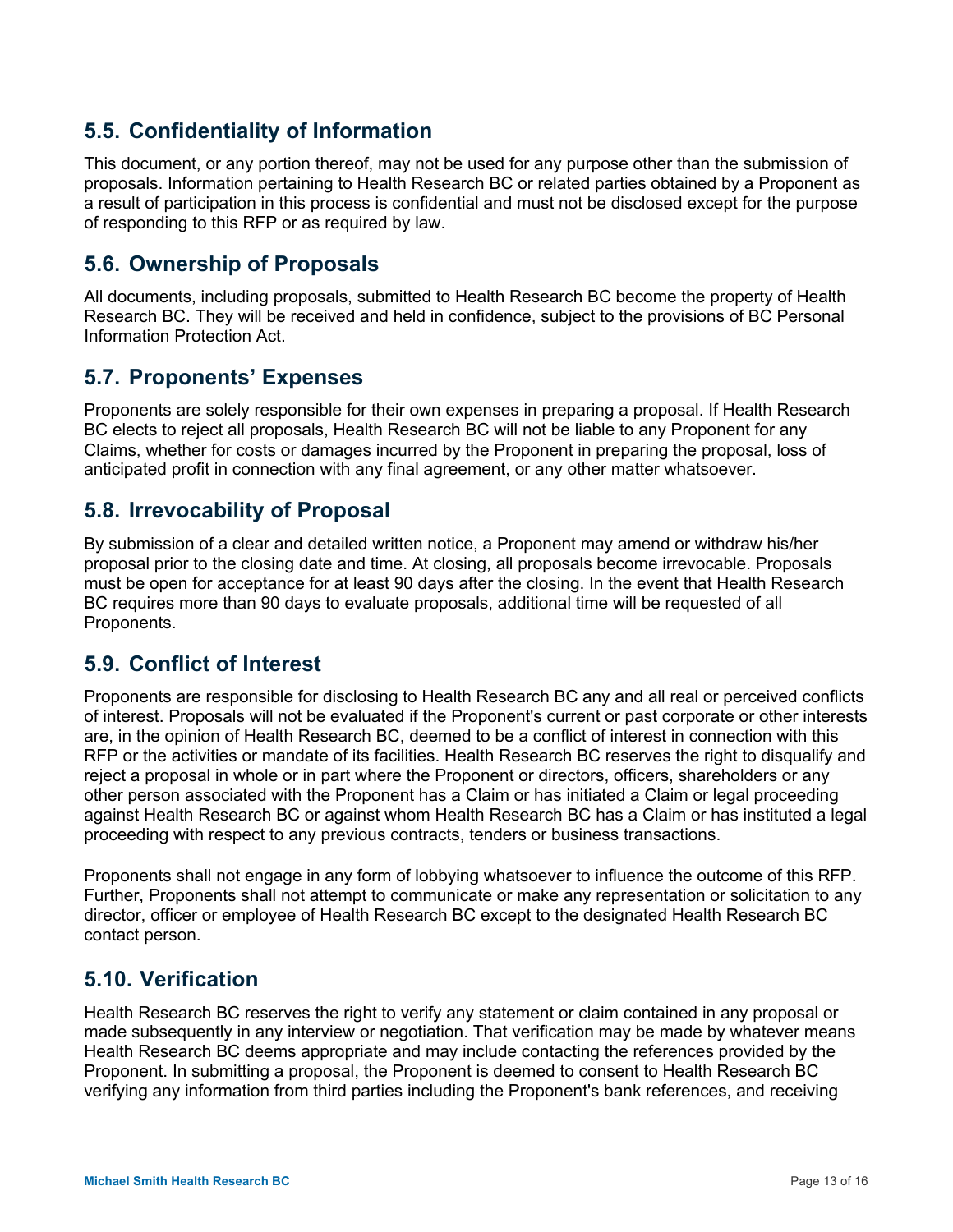additional information regarding the Proponent, its directors, officers, shareholders or owners and any other person associated with the Proponent as Health Research BC may require.

# **5.11. Request for Proposal Cancellation**

Health Research BC is not bound to accept any proposal and reserves the right in its sole and absolute discretion to postpone or cancel this RFP at any time for any reason. Further and without limiting the foregoing, Health Research BC will not be bound to accept the lowest or any bid and reserves the right to accept or reject any proposal in whole or in part, to discuss with any Proponent different or additional items and terms to those described in this RFP or received in any proposal, or to amend or modify any term of this RFP. Health Research BC, in its sole discretion, may invalidate and cancel this RFP entirely and may issue a new RFP if considered in the best interests of Health Research BC. No Proponent will acquire any legal or equitable rights or privileges relative to the services prior to full execution of a written agreement for the services required.

# **5.12. Contract Terms**

By submitting a proposal to Health Research BC, Proponents shall be conclusively deemed to have accepted and to have agreed to be bound by each and every term, condition, and provision of this RFP, and any services, specifications, warranties, guarantees or representations stated in the accepted proposal or made during the RFP and selection process.

# **5.13. Contract Award**

By submission of its proposal, the Proponent agrees to negotiate in good faith and execute a contract with Health Research BC incorporating the terms and conditions of this RFP, the Proponent's proposal, and such other terms and conditions as Health Research BC may reasonably require. Health Research BC may negotiate modifications, additions or variations to such terms and conditions or to the goods or services set out in a proposal in order to satisfy its operational or administrative requirements. The RFP and the contract, if any, entered into subsequently shall take precedence over any and all documents submitted by the Proponent. Health Research BC will not accept a Proponent's standard purchase agreement.

# **5.14. Sub-Contracting**

All sub-contractors and/or partner(s) must be identified in the proposal. No sub-contracting or assignment of any contract or of any services to be provided is permitted without the prior written consent of Health Research BC. Proponents are to identify all proposed sub-contractors including the company name, contact name, phone number, fax number, email address, type of service the subcontractor will be performing or providing, and the length of time the Proponent has been using the services of the sub-contractor. No additional sub-contractors will be added nor will other changes be made to this list without the written consent of Health Research BC.

# **5.15. Governing Law**

Proponents must comply with all applicable laws. This RFP will be governed exclusively by, and construed and enforced in accordance with, the laws of the Province of British Columbia. The Proponent agrees to attorn to the exclusive jurisdiction of the courts of the Province of British Columbia in the event of any dispute concerning this RFP or any matters arising out of this RFP.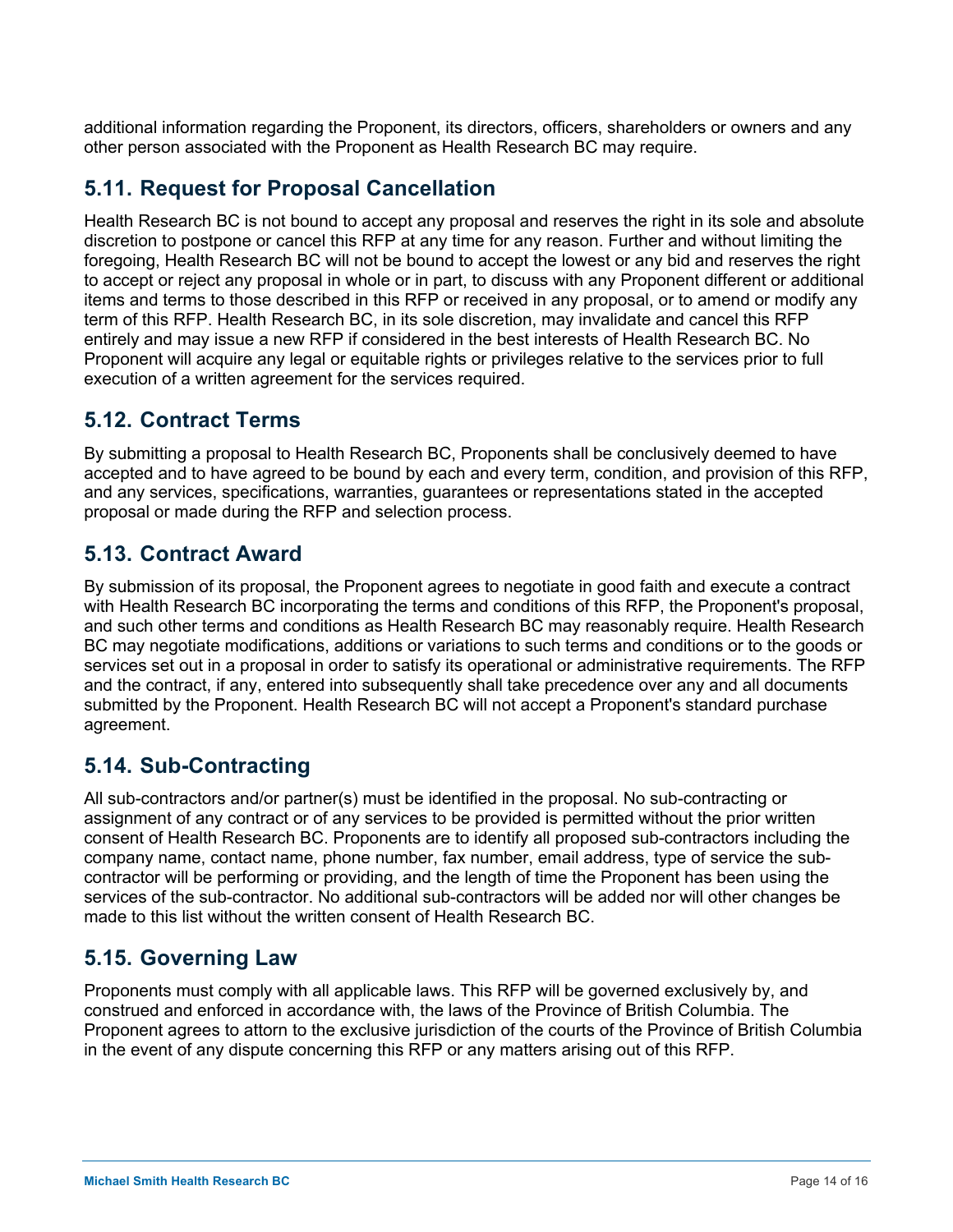# **5.16. Appendices**

All appendices to this RFP are deemed to be incorporated herein and form part of the RFP.

# **5.17. Copyright**

Health Research BC shall have sole and full ownership of copyrights to and all materials produced by the successful Proponent, including a waiver of moral rights, under the contract arising from this RFP. Reproduction of any documents or other data for use by anyone is forbidden without express permission in writing by Health Research BC.